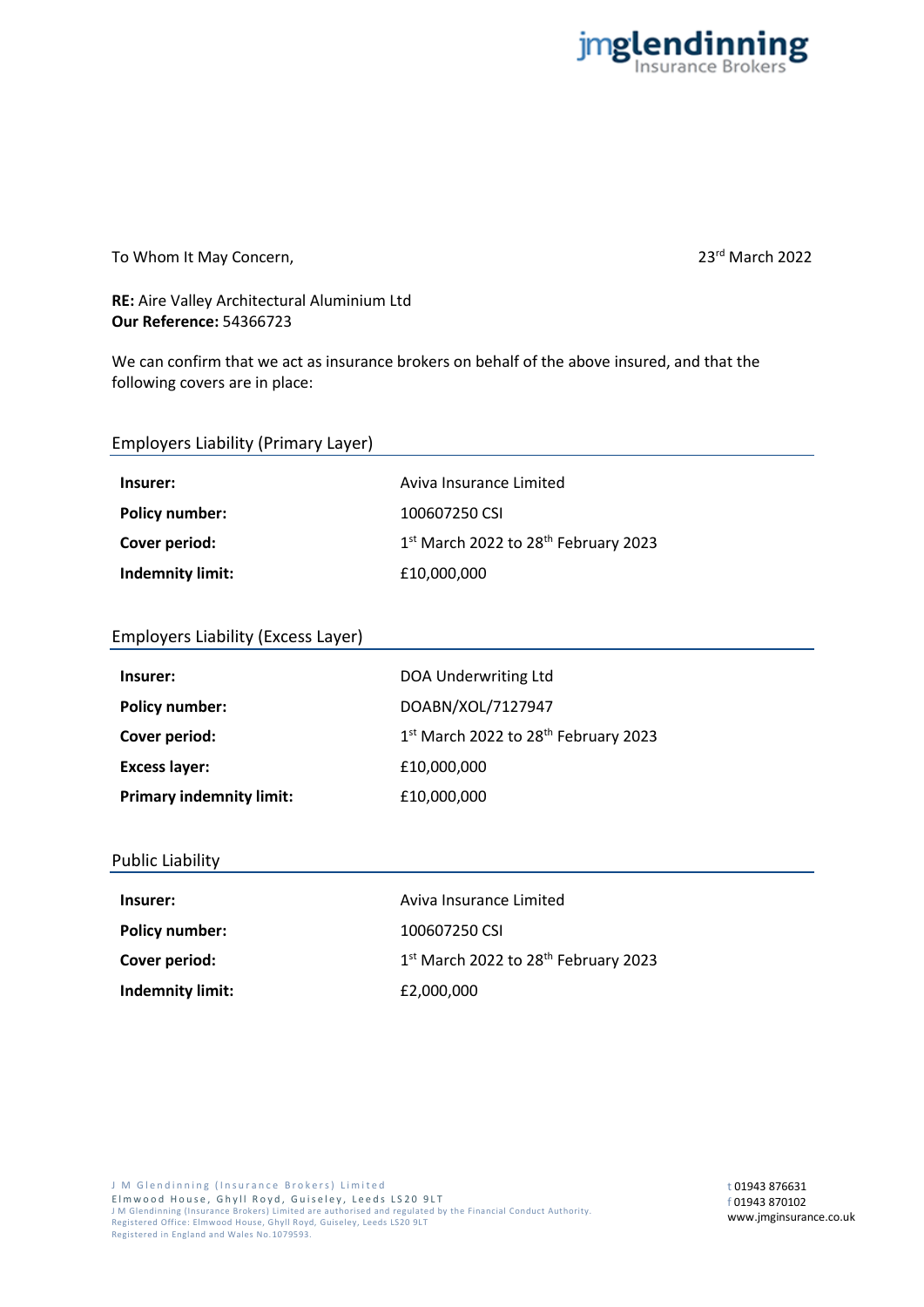# Products Liability

| Insurer:                | Aviva Insurance Limited                          |
|-------------------------|--------------------------------------------------|
| Policy number:          | 100607250 CSI                                    |
| Cover period:           | 1st March 2022 to 28 <sup>th</sup> February 2023 |
| <b>Indemnity limit:</b> | £2,000,000                                       |

# Public and Products Liability (Excess Layer)

| Insurer:                        | DOA Underwriting Ltd                                         |
|---------------------------------|--------------------------------------------------------------|
| <b>Policy number:</b>           | DOABN/XOL/7127947                                            |
| Cover period:                   | 1 <sup>st</sup> March 2022 to 28 <sup>th</sup> February 2023 |
| <b>Excess layer:</b>            | £8,000,000                                                   |
| <b>Primary indemnity limit:</b> | £2,000,000                                                   |

### Contractors All Risk

| Insurer:                                  | Aviva Insurance Limited                                      |
|-------------------------------------------|--------------------------------------------------------------|
| <b>Policy number:</b>                     | 100607250 CSI                                                |
| Cover period:                             | 1 <sup>st</sup> March 2022 to 28 <sup>th</sup> February 2023 |
| Maximum value any one contract<br>$(f)$ : | £1,500,000                                                   |
| Maximum item limit hired in $(E)$ :       | £150,000                                                     |

# Professional Indemnity (Primary Layer)

| Insurer:         | <b>Tokio Marine HCC</b>                                      |
|------------------|--------------------------------------------------------------|
| Policy number:   | PI22C540778                                                  |
| Cover period:    | 1 <sup>st</sup> March 2022 to 28 <sup>th</sup> February 2023 |
| Indemnity limit: | £5,000,000 in the aggregate                                  |